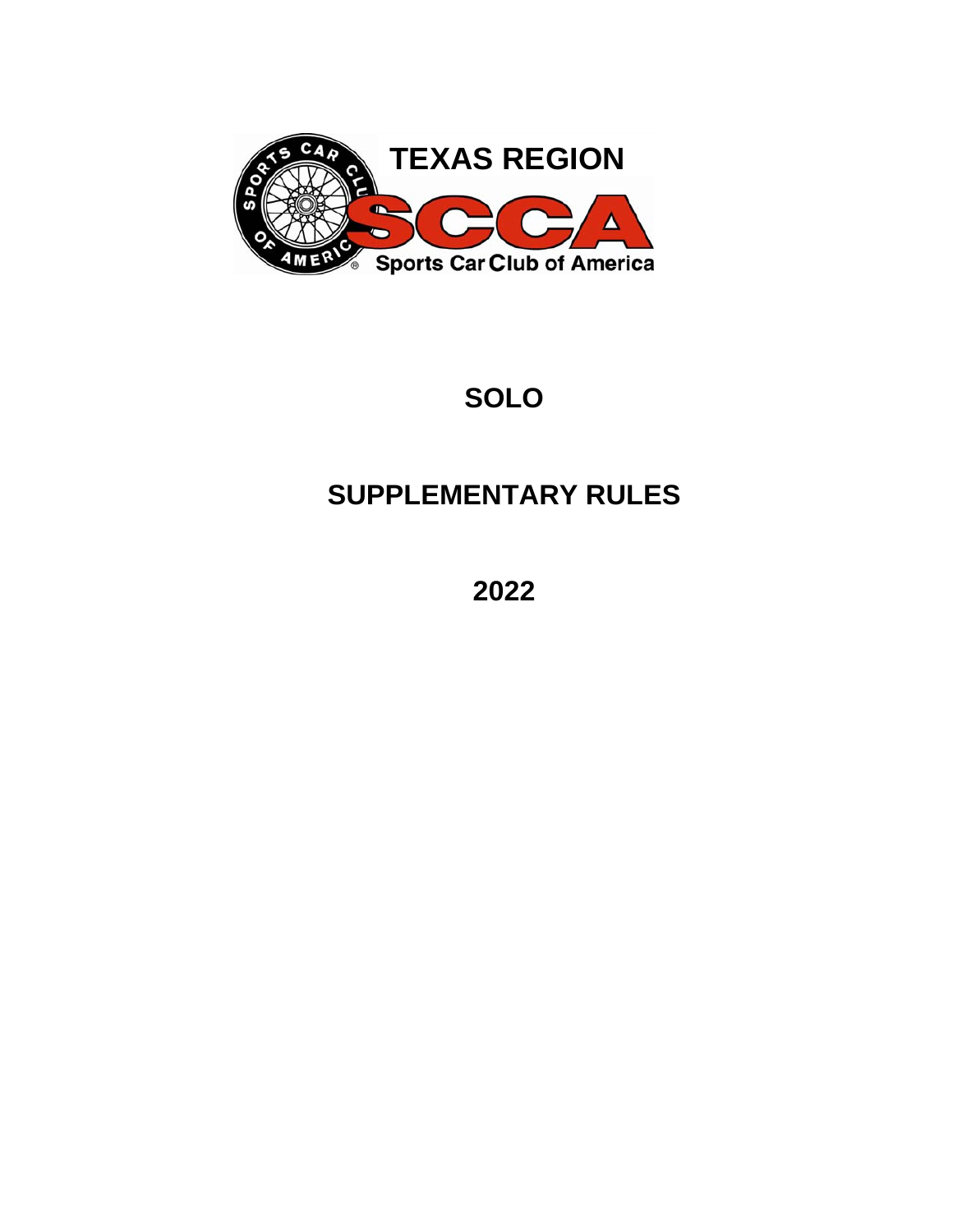## **TABLE OF CONTENTS**

|  | 5. VEHICLE SAFETY INSPECTION REQUIREMENTS 4 |  |  |  |  |  |
|--|---------------------------------------------|--|--|--|--|--|
|  |                                             |  |  |  |  |  |
|  |                                             |  |  |  |  |  |
|  |                                             |  |  |  |  |  |
|  |                                             |  |  |  |  |  |
|  |                                             |  |  |  |  |  |
|  |                                             |  |  |  |  |  |
|  | 11.1.                                       |  |  |  |  |  |
|  | 11.2.                                       |  |  |  |  |  |
|  | 11.3.                                       |  |  |  |  |  |
|  | 11.4.                                       |  |  |  |  |  |
|  |                                             |  |  |  |  |  |
|  |                                             |  |  |  |  |  |
|  |                                             |  |  |  |  |  |
|  | 14.1.                                       |  |  |  |  |  |
|  | 14.2.                                       |  |  |  |  |  |
|  | 14.3.                                       |  |  |  |  |  |
|  | 14.4.                                       |  |  |  |  |  |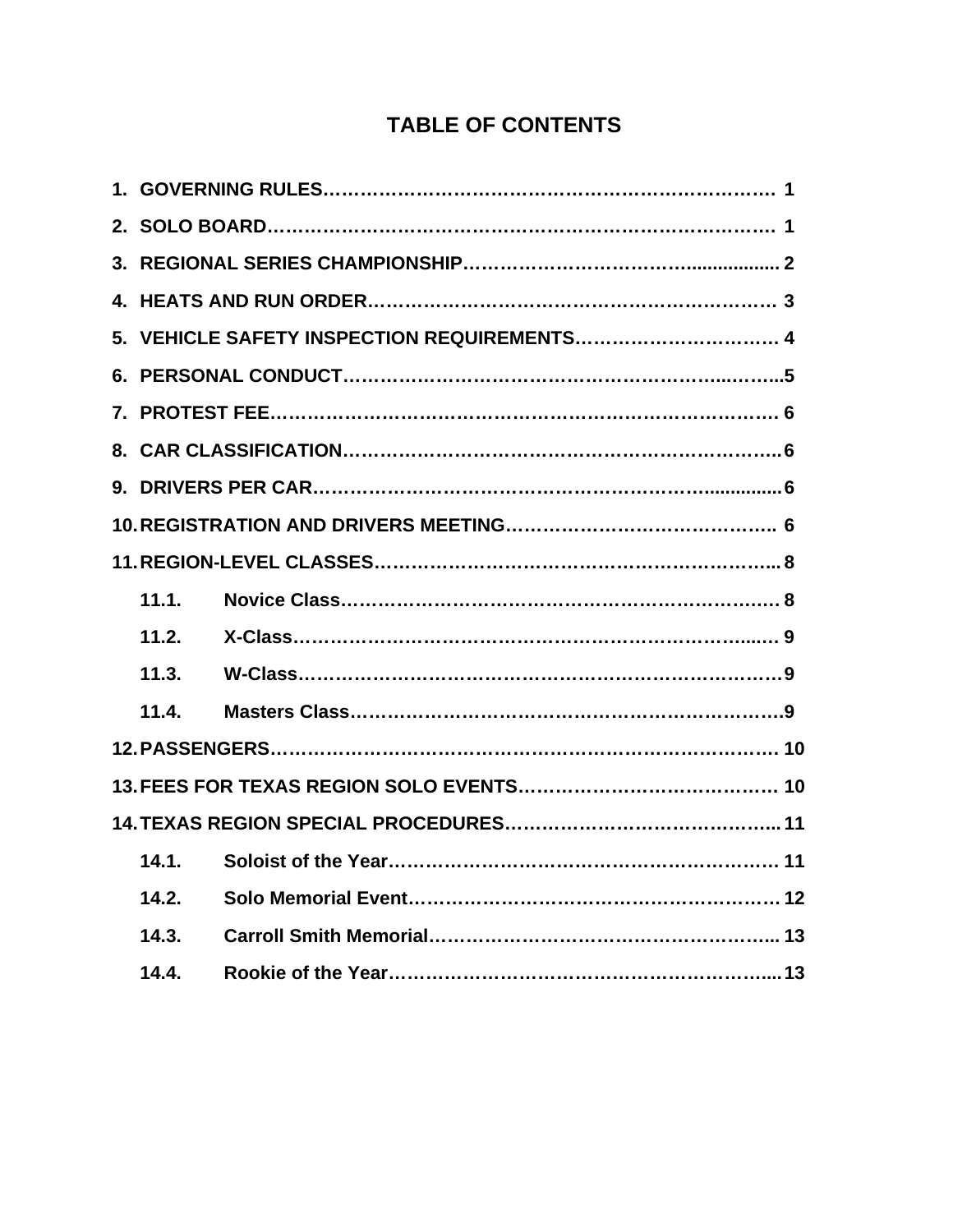## **1. Governing Rules**

- **1.1 Except as modified herein, the 2022 SCCA Solo Rules shall apply to all Texas Region Solo events.**
- **1.2 Any rule herein may be changed only by majority vote of the Solo Board.**
- **1.3 These Supplementary Rules shall be available at each event for review by competitors, and shall be posted on the Texas Region SCCA Solo web page.**

## **2. Solo Board**

- **2.1 The Solo Board shall consist of members who volunteer for Board positions as enumerated below. The Assistant Regional Executive (ARE) for Solo shall regulate Board appointments.** 
	- **2.1.1 The ARE/Solo Board shall have the ability to add and/or alter the positions described below as the need arises.**
- **2.2 Board Composition: The Board may be comprised of the following positions.** 
	- **2.2.1 Assistant Regional Executive for Solo (also known as the Solo Chairman)**
	- **2.2.2 Secretary**
	- **2.2.3 Chief of Registration/Registrar**
	- **2.2.4 Course Design Chief/Event Master**
	- **2.2.5 Chief of Protest**
	- **2.2.6 Worker Chief**
	- **2.2.7 Chief of Waivers**
	- **2.2.8 Chief of Timing & Scoring**
	- **2.2.9 Chief of Tech**
	- **2.2.10 Solo Safety Steward**
	- **2.2.11 Webmaster**
	- **2.2.12 Chief of Sound**
	- **2.2.13 Novice Chief**
- **2.3 Removal from Board: Inasmuch as the Board is a volunteer group appointed by the Solo Chairman, the Solo Chairman has the right, with majority approval of the Board, to remove any Board member who is not acting in the best interest of the Texas Region Solo program.**
- **3. Regional Series Championship**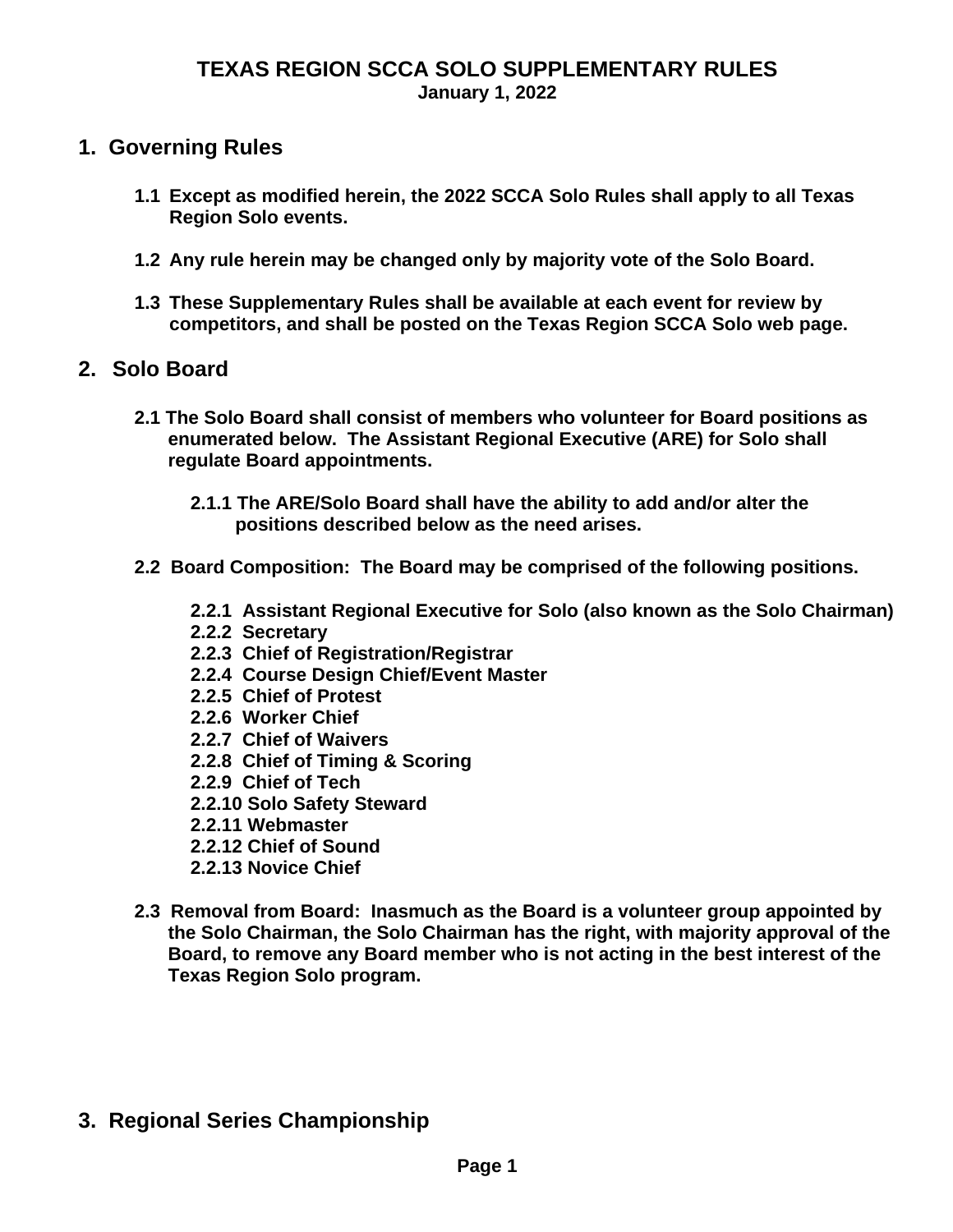- **3.1 The Regional Series shall normally begin in March and, depending on availability of appropriate venues, is anticipated to consist of six to nine events which will normally be held on Sundays. The schedule of events for the year will be published on the Texas Region web site no later than the last day of February, however the number of events and the corresponding schedule is subject to change during the year in the event circumstances arise that are beyond the control of the Solo Board which prevent completion of the schedule as published. In the event of such changes, a revised series schedule will be published on the Texas Region web site.**
- **3.2 Series points: A competitor's total points, to determine class position for the series championship, shall be determined by the sum of points earned in his/her best finish in at least 70% of the events actually held, as follows:**

**9 events, best 7 finishes 8 events, best 6 finishes 7 events, best 5 finishes 6 events, best 5 finishes 5 events, best 5 finishes Fewer than 5 events, no series championship is awarded.** 

- **3.2.1 A score of "DSQ" (disqualified; for failing to work, as a result of protest, or for other reasons) will be assigned a zero point value and shall be counted as one of the scored events.**
- **3.2.2 A score of "DNF" (did not successfully complete the course on any run) will be assigned a zero point value.**
- **3.2.3 To be eligible for the series championship, each entrant must compete in at least five events in the same class. A score of "DNF" may be used to satisfy this requirement.**
- **3.2.4 Points: points toward the series awards will be awarded for each class as follows:**

| 1 <sup>st</sup> Place           | 9 points |
|---------------------------------|----------|
| 2 <sup>nd</sup> Place           | 7 points |
| 3rd Place                       | 6 points |
| 4th Place                       | 5 points |
| 5th Place                       | 4 points |
| 6 <sup>th</sup> Place           | 3 points |
| 7th Place                       | 2 points |
| 8 <sup>th</sup> Place and lower | 1 point  |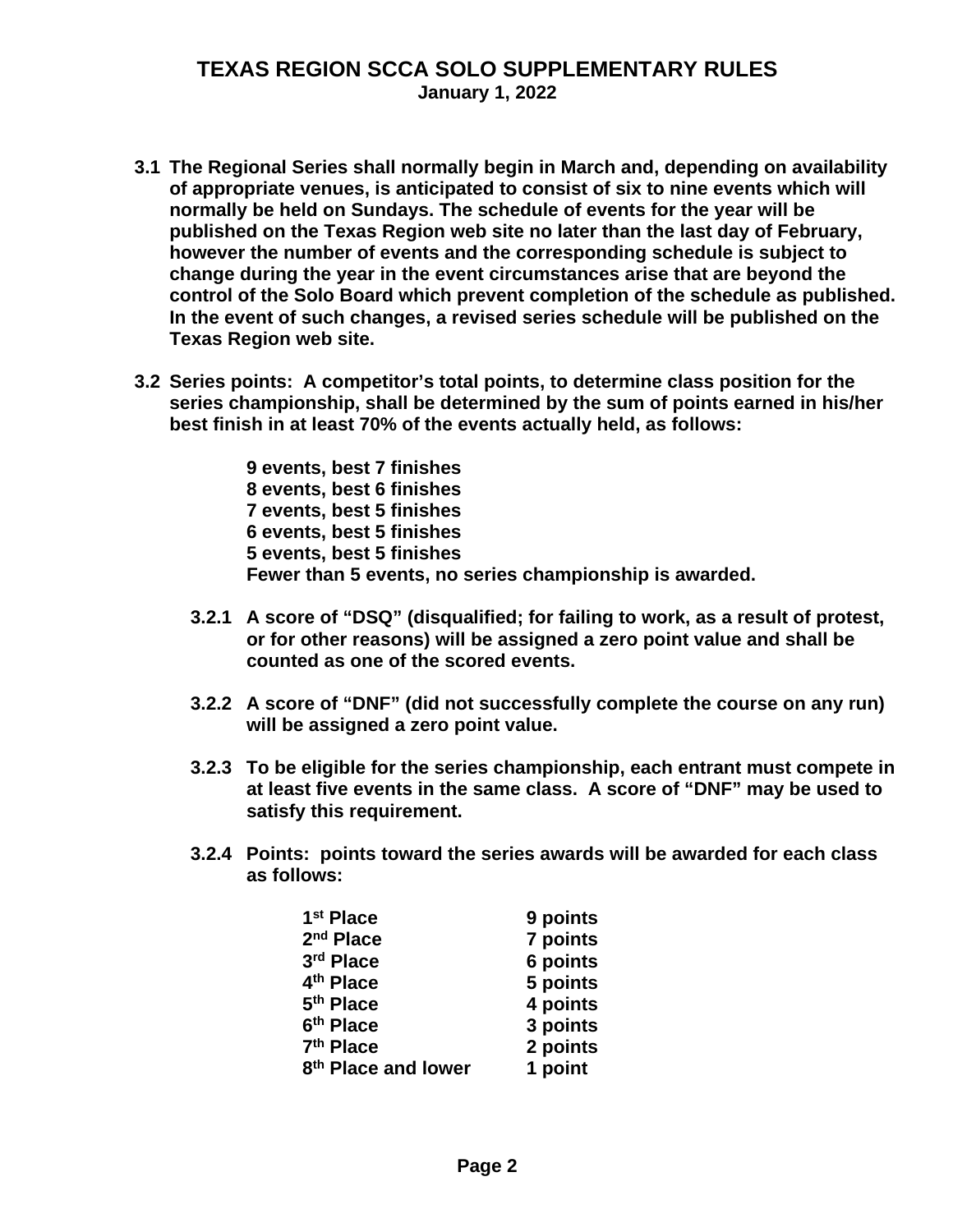- **3.2.5 To qualify for a year-end trophy an entrant must have competed in a minimum of five events (regardless of the total number of events held) and have scored total points equal to at least 50% of the class winner's total points.**
- **3.3 Ties: In case of a tie, the greater number of 1st place finishes from the competitors' seven best finishes shall decide, followed by greater number of 2nds, etc. If that fails to break the tie, the results of head-to-head competition in the seven best events shall be used.**
- **3.4 Awards will be given at each event to the highest placed drivers in each class on the following basis: One award for one to three entrants in a class; two awards for four to six entrants in a class; three awards for seven to nine entrants in a class; one additional award for every four additional entrants or fraction thereof.**

## **4. Heats and Run Order**

- **4.1 The Worker Chief shall determine the number of heats and the run order for the event, with the objective of balancing the worker assignments and length of each heat.**
- **4.2 Each competitor shall run with their class in the designated heat.**
- **4.3 Heat Structure (typical)** 
	- **4.3.1 Classes will be divided into heats, typically four, as deemed appropriate by the Worker Chief to balance the heats as evenly as possible. An effort will be made to rotate the time slots for the different classes at each succeeding event during the course of the year so that a class does not always run in the same heat. This is solely at the discretion of the Worker Chief based on entries and worker requirements, with the primary object being the timely and efficient operation of the events.**
- **4.4 Solo Board Member Allowance: Solo Board members may run out of turn provided it is a result of their duties and does not create a premeditated advantage. The intent of this allowance is to permit Solo Board members to a) run in the heat that best fits the demands of their responsibilities, and b) cut into the staging line so as to minimize the time away from their job. It is not intended to allow an individual to make all runs within the heat with the best course conditions unless doing so is a direct result of performing their job function. Example: if the T&S system experiences problems that take several heats to resolve, the Chief of Timing & Scoring could legitimately take all his/her runs in the last heat.**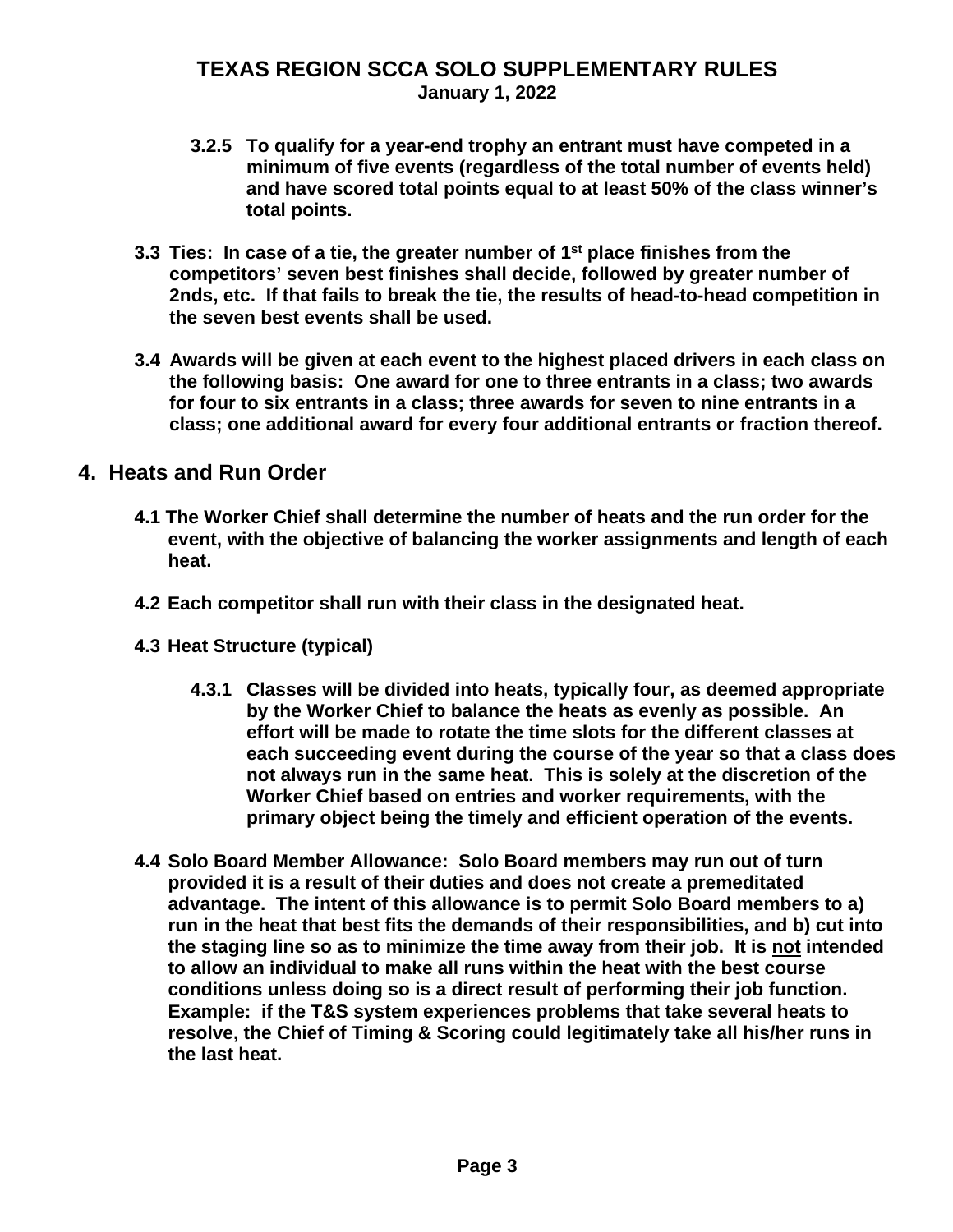## **5. Vehicle Safety Inspection Requirements**

**In addition to the requirements in Section 3 and other applicable sections of the Solo Rules, the following shall apply to vehicles competing in Texas Region Solo events.** 

- **5.1 Any vehicle found to be depositing fluids such as oil, brake or transmission fluid or antifreeze on any portion of the event site at any time, whether or not the vehicle previously passed Tech, may be disqualified from competition until effective repairs are completed.**
- **5.2 With the exception of vehicles which have an annual inspection certification, a vehicle owner or driver may not inspect their own vehicle.**
- **5.3 Vehicles with an overall height equal to or greater than track width (such as those listed in Appendix A of the Solo Rules) are not eligible for competition in Texas Region Solo events, regardless of whether or not the vehicle is classed and listed in the 2022 Solo Rules.**
- **5.4 Vehicles must be presented for inspection in the same configuration as they will compete. This specifically includes, but is not limited to, any camera or recording device to be used during competition runs. Any such device must be present during Tech inspection; use of any such device installed after Tech will not be allowed under any circumstances without approval of the Chief of Tech or the Solo Chairman. Violation of this requirement will result in forfeiture of any runs made with such uninspected device.**
- **5.5 In the event of any incident involving impact (other than normal cone hits) or loss of parts/pieces of a vehicle while on course during an event, the vehicle(s) involved must be re-checked by a Tech Inspector prior to making any run subsequent to the incident.**
- **5.6 All required driver's safety equipment will be checked during Tech for compliance with Section 4.3 of the Solo Rules. Helmets determined to not meet current standards will be impounded by the Chief of Tech and may be picked up by the owner after completion of their competition runs.**
- **5.7 Annual Inspection** 
	- **5.7.1 Texas Region may offer an annual safety inspection program. Details of any such program will be made available on the Texas Region web site prior to the date(s) for implementation.**
	- **5.7.2 An annual safety inspection program, if offered, is a privilege not a right and does not alleviate each competitor's obligation to ensure the safety of his/her own vehicle. It is designed to be self-policing, and violation of**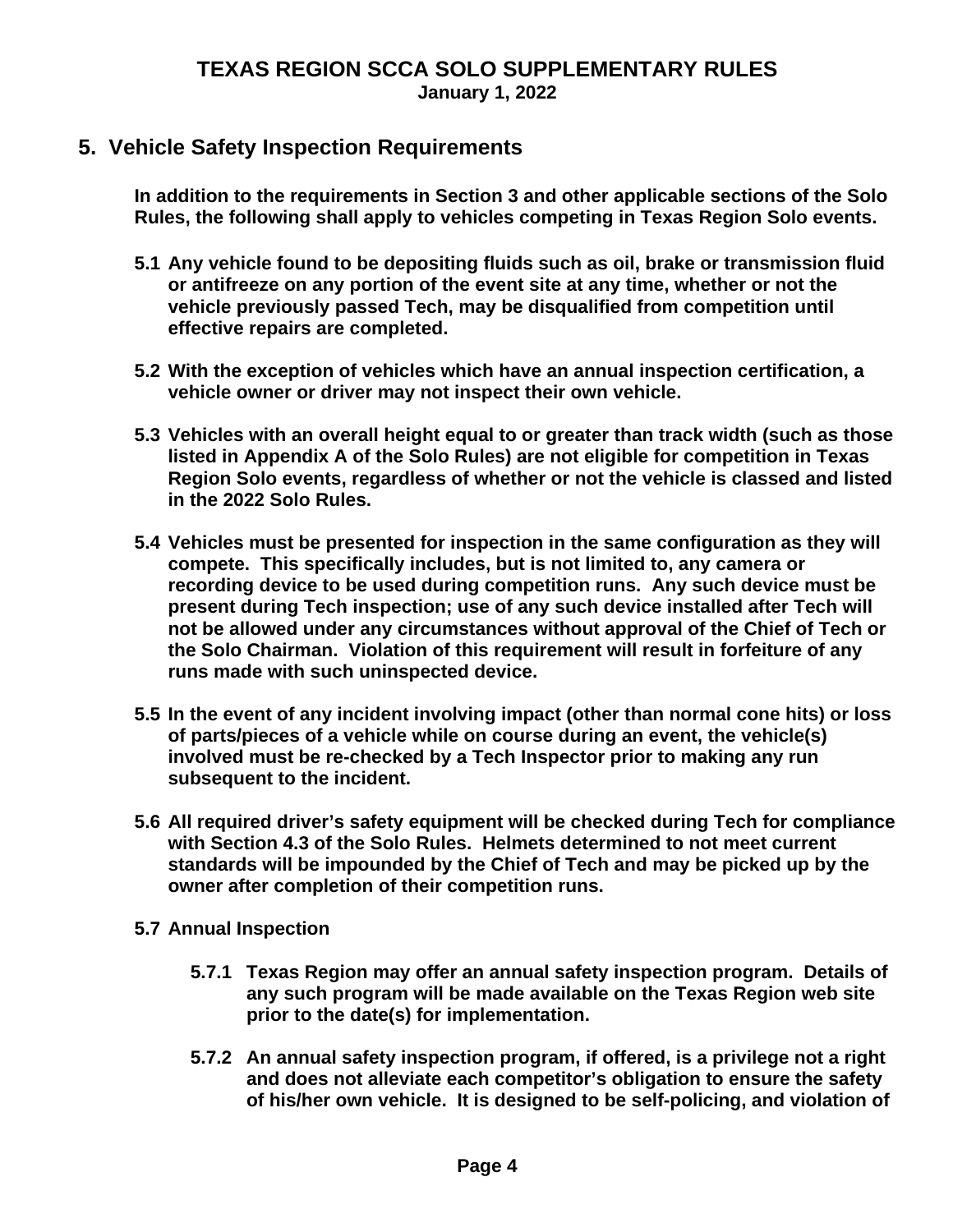**program requirements may result in revocation of annual inspection privileges.** 

## **6. Personal Conduct**

- **6.1 At no time during the set-up and operation of an event shall any participant (including competitors, crew members, workers, guests, etc.) consume any intoxicating substance or illicit drug. The penalty for such action shall be the immediate suspension of the offender from all further Texas Region Solo events for the remainder of the year and loss of eligibility for series awards. Competitors shall be fully responsible for the actions of their guests or crew members in this regard.**
- **6.2 All participants shall be responsible for maintaining the integrity and cleanliness of event sites and shall prevent the deposit of any trash or fluids (excluding water) anywhere at or on the event site. Failure to comply with this requirement will result in penalties which may include disqualification from the event and/or disqualification from further competition in Texas Region Solo events, at the discretion of the Solo Chairman. Competitors shall be fully responsible for the actions of their guests or crew members in this regard.**
- **6.3 No form of tire warm-up will be permitted. The penalty for such action shall be disqualification from the event and ejection from the site.**
- **6.4 Pets at Events** 
	- **6.4.1 Bringing pets to Texas Region Solo events is strongly discouraged. Individuals who choose to bring a pet are responsible to see that it is leashed, supervised and under control at all times.**
	- **6.4.2 Pets are not allowed in the grid or course areas at any time.**
	- **6.4.3 Pets may not be left tied and/or unattended.**
- **6.5 Waivers and Credentials**

**A wristband will be issued to every individual present during a Texas Region Solo event, upon signature of the event waiver or** *confirmation of a SCCA Annual Waiver***. The wristband will be worn on the wrist and will be visible at all times during the event, to allow event officials and site owners to confirm the SCCA insurance requirements have been satisfied.**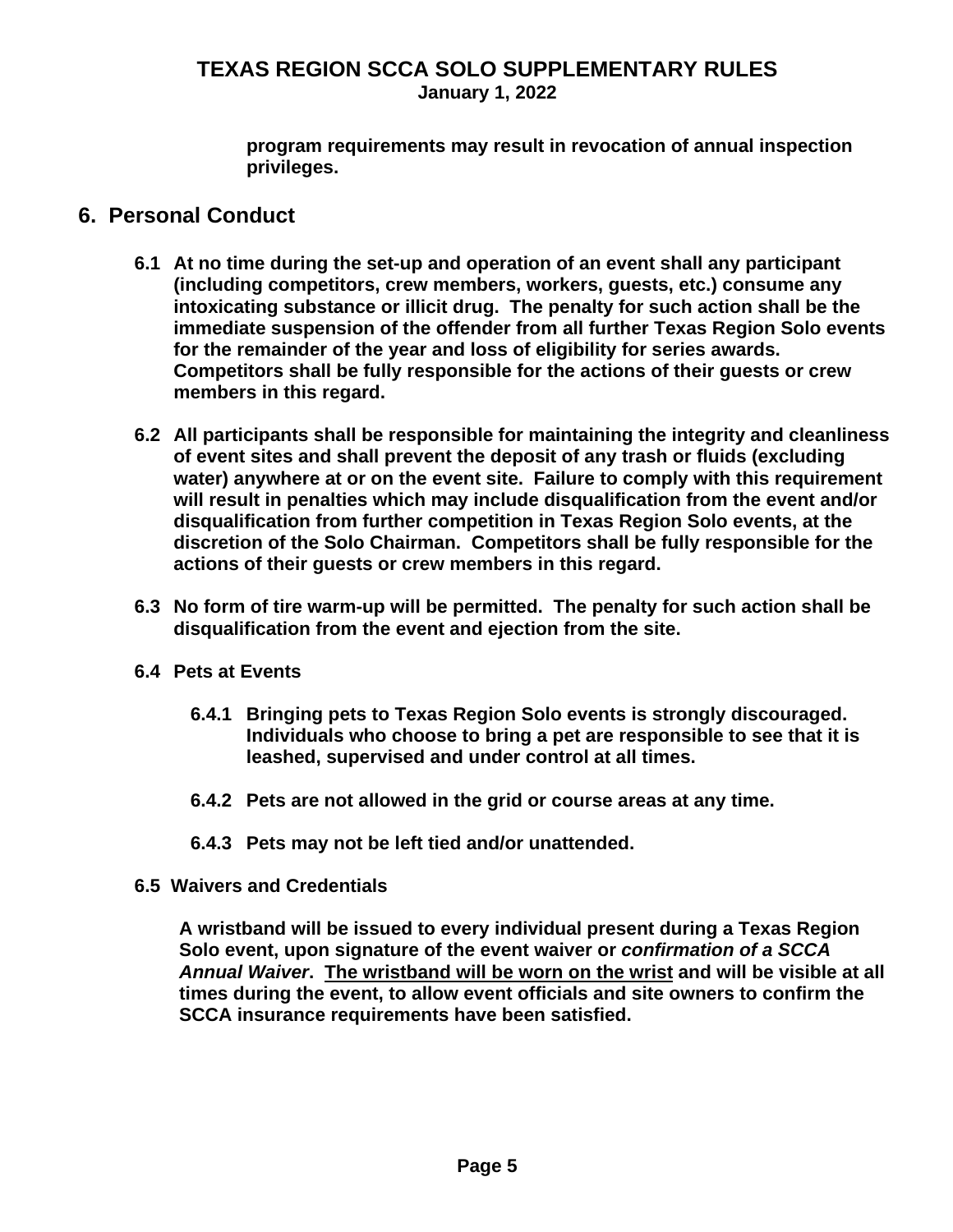## **7. Protest Fee**

**The protest fee shall be \$25.00.** 

## **8. Car Classification**

- **8.1 Determination of the proper class/category of a vehicle is the responsibility of the entrant of that vehicle, however any vehicle which cannot be assigned to a specific class per the Solo Rules must be referred to the Chief of Tech for review to ensure compliance with the Solo Rules prior to competition.**
- **8.2 Car numbers and class letters must be on the bodywork of the vehicle, must be displayed on both sides of the vehicle, and must be easily readable by all course workers, Timing & Scoring, etc. All vehicles will be checked for compliance with this requirement during Tech Inspection, and may be checked for continued compliance during competition while in Grid.**
- **8.3 Car numbers or class letters will not be allowed on any vehicle windows.**
- **8.4 The Chief of Tech or, in his absence, the Solo Chairman, will have the final authority in the event of any dispute regarding legibility and compliance with this requirement.**

#### **9. Drivers per Car**

**Cars may be entered with more than two drivers in one class, however in such cases entrants are responsible for discussing procedures for running such cars with the Chief of Timing & Scoring, the Worker Chief, the Grid Marshall for their assigned heat, and the Solo Chairman prior to the start of the event.** 

## **10. Registration and Drivers Meeting**

- **10.1 Unless changed in an event supplemental and posted on the Texas Region Solo web site, registration will begin at 7:30 AM and close no earlier than 8:30 AM.**
- **10.2 No entrant will be registered after 9:00 AM unless special arrangements are made with the Chief of Registration. A late registrant is responsible for (i) ensuring that the Chief of Timing & Scoring is aware of the late registration, (ii) having the entered vehicle inspected by the Chief of Tech or his designee prior to competition, and (iii) checking in with the Worker Chief to receive a work assignment. Competitors who arrive for Check-In or Tech Inspection during or after the Drivers Meeting may be refused entry or may be subject to penalties that could include but are not limited to forfeiture of runs, at the discretion of the Solo Chairman.**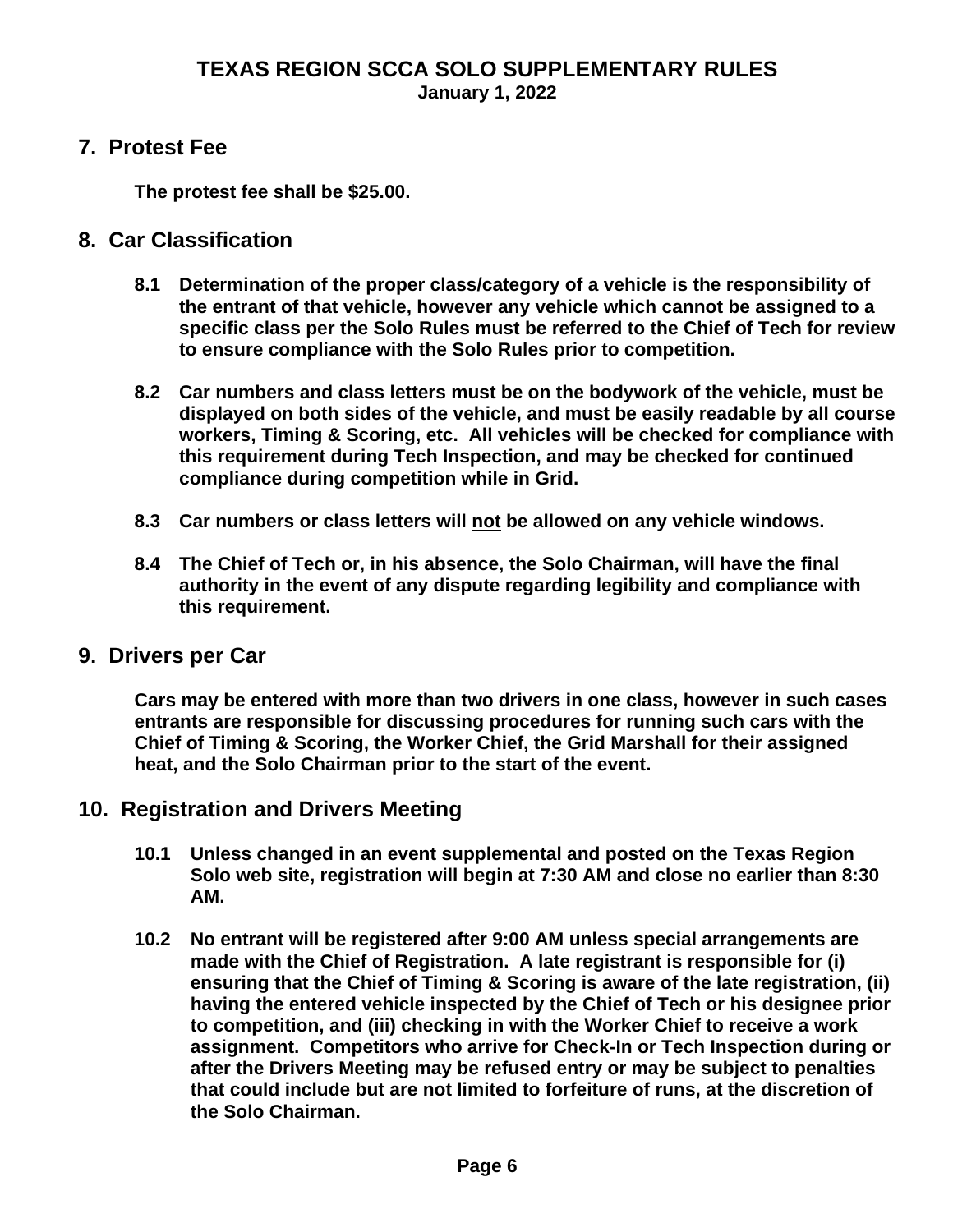- **10.3 There are no guaranteed pre-assigned worker positions. Every effort will be made to accommodate preferences and special needs, but smooth operation of the event will take precedence.**
- **10.4 Pre-registered entrants must check in with Registration by the 8:30 AM close of registration.**
- **10.5 On-line Pre-registration** 
	- **10.5.1 Event pre-registration will require payment. Event pre-registration must be completed by 11:59 PM CT on Friday prior to the event, or such alternate time as deemed appropriate by the Chief of Registration.**
	- **10.5.2 Participants will be able to pre-register for the event by several different means:** 
		- **1) Online, at a web site designated by the Chief of Registration, with payment via PayPal or other online payment method**
		- **2) Annual prepaid program**
	- **10.5.3 There will be no refunds after the event pre-registration deadline, unless specific exception is made by the Solo Chairman.**
	- **10.5.4 All methods will have a provision for indicating work assignment preferences (i.e. what work assignment you would prefer), however work assignment or heat cannot be guaranteed prior to the event. There will also be a provision for indicating special circumstances (such as medical conditions, couples who can't be working/running at the same time due to childcare issues, etc.).**
	- **10.5.5 Work assignments and class run order within heats will be determined by the Worker Chief based on event pre-registration. Every effort will be made to post this information on the Solo web site prior to the event.**
- **10.6 On-site Registration (walk-ups)** 
	- **10.6.1 Except for any Road Course event i.e any event held on the TMS Infield Course or at Eagles Canyon, which event(s) is/are pre-registration only, participants may register on-site the day of the event.**
	- **10.6.2 The Solo Board reserves the right to limit the number of walk-up entries.**
	- **10.6.3 On-site registration will incur a \$5 surcharge in addition to the regular fees listed in Section 13 below.**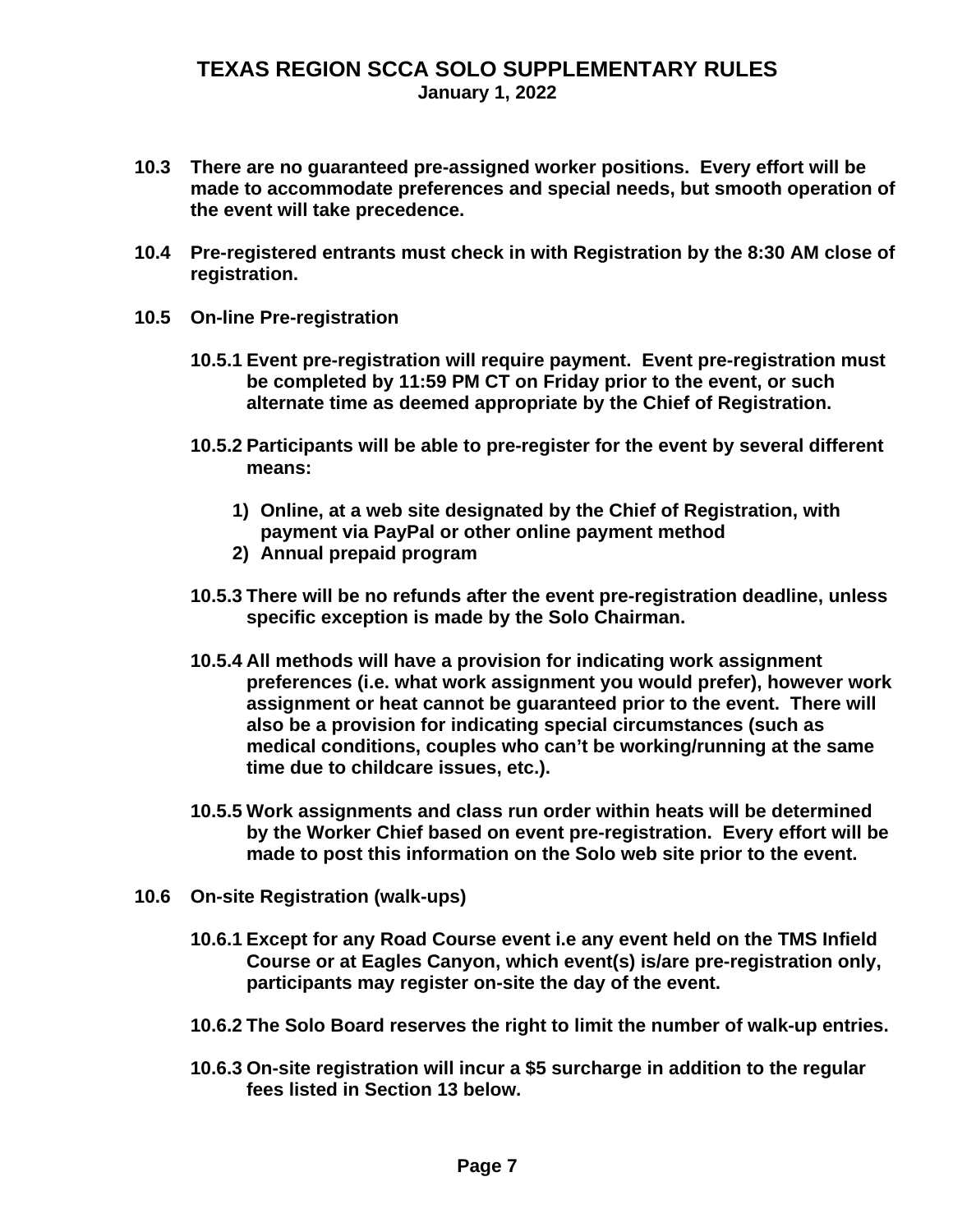- **10.7 The Solo Chairman may impose a cap, or limit, on the number of entries for an event.**
- **10.8 There will be a mandatory drivers meeting at each event***,* **starting at approximately 9:00 AM. All drivers are REQUIRED to attend. Failure to attend may result in disqualification (DSQ) and forfeiture of runs at the discretion of the Solo Chairman.**

#### **11. Region-Level Classes**

**Texas Region has added several classes to those found in the current SCCA Solo Rules, as region-only classes. Each such additional class will stand alone for trophies and will not be incorporated into any "bumping" arrangements for existing classes.** 

- **11.1 Novice Class** 
	- **11.1.1 An entrant in the Novice class should be someone who has not competed in a regular class.**
	- **11.1.2 A competitor who runs in the Novice class during any Regional Series event may continue to run in Novice class for the balance of that calendar year series, however the competitor must then move to a regular class for the following calendar year series (regardless of the number of events he/she ran in Novice class during that previous calendar year series).**
	- **11.1.3 Scoring will be based on the current year PAX index. This means that each competitor's best run is multiplied by a handicap factor that converts the time into a number that can be compared directly to the time for a car in a different class. As with all classes, lowest number wins.**
	- **11.1.4 Class designation for the Novice class is "N" followed by the letters for the class the car would normally compete in (e.g. NASP for a novice running an A Street Prepared car). Novice entrants will run in the same heat with their "base" class.**
	- **11.1.5 All Solo rules for the "base" class (i.e. the class the vehicle would normally compete in) will apply to vehicles entered in Novice class.** **Exception: Novice class does not allow the use of DOT "R" compound autocross or road race tires, regardless of legality of such tires for the base class.**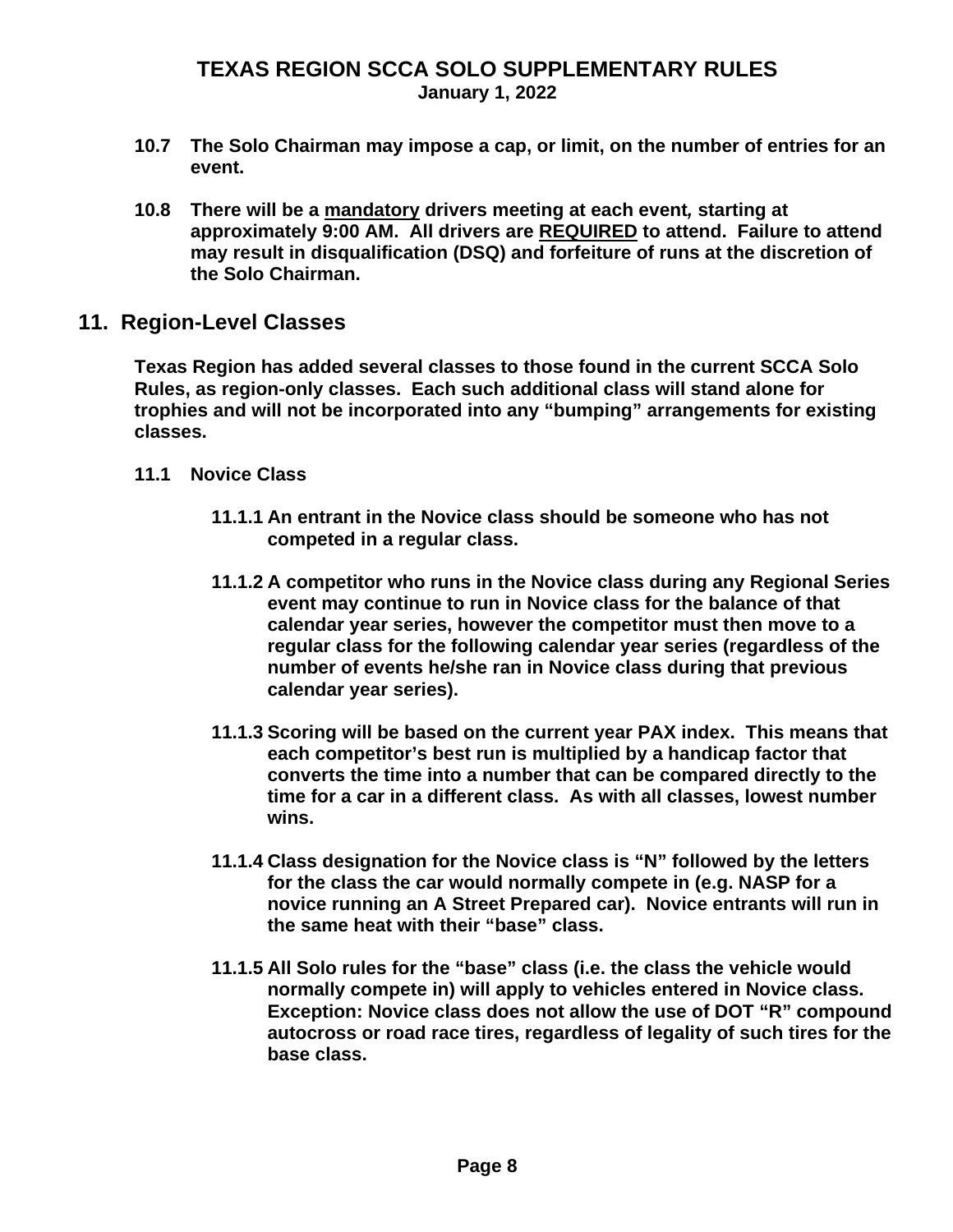#### **11.2 X Class**

- **11.2.1 X will be an indexed class using the current year PAX index. Anyone competing in a Solo-eligible vehicle shall be eligible for X Class. The class winner at each event will be determined by the fastest PAXindexed time.**
- **11.2.2 All Solo rules for the "base" class (i.e. the class the vehicle would normally compete in) will continue to apply (example: if street tires are required in the "base" class, they will continue to be required in X Class).**
- **11.2.3 Class designation for the X Class is "X" followed by the letters for the class the car would normally compete in (e.g. XASP for a competitor running an A Street Prepared car).**
- **11.3 Women's Class** 
	- **11.3.1 Women's Class will be an indexed class using the current year PAX index. Any female competing in a Solo-eligible vehicle shall be eligible for Women's Class. The class winner at each event will be determined by the fastest PAX-indexed time.**
	- **11.3.2 All Solo rules for the "base" class (i.e. the class the vehicle would normally compete in) will continue to apply (example: if street tires are required in the "base" class, they will continue to be required in Women's Class).**
	- **11.3.3 Class designation for the Women's Class is "W" followed by the letters for the class the car would normally compete in (e.g. WASP for a competitor running an A Street Prepared car).**

#### **11.4 Masters Class**

- **11.4.1 Any person aged 62 or older and competing in a Solo-eligible vehicle is eligible for the Masters Class.**
- **11.4.2 Class designation for the Masters Class is "M" followed by the letters for the class the car would normally compete in (the "base class"), e.g. MAS for an A Street car competing in the Masters Class.**
- **11.4.3 Vehicles will classed according to the Solo Rules and all Solo Rules applicable to the base class will apply to Masters Class vehicles. Masters Class entrants will run in the same heat as their base class.**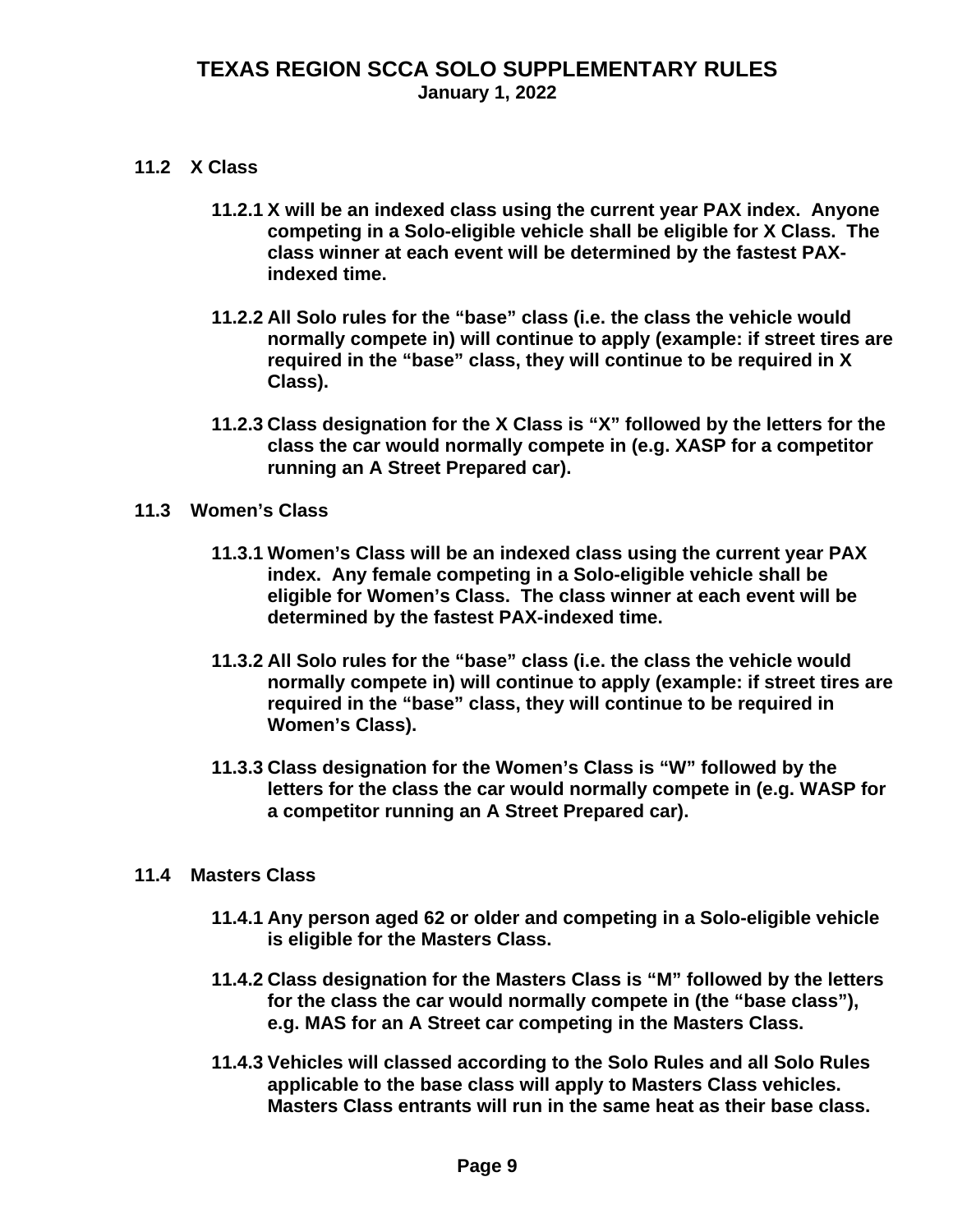**11.4.4 Scoring will be based on the current year PAX index for each base class i.e. each competitor's best run is multiplied by a handicap factor that converts the time into a number that can be compared directly to the time for a car in a different base class. The class winner at each event will be determined by the fastest PAX-indexed time.** 

### **12. Passengers**

- **12.1 Unless prohibited by regulatory authorities and announced during the mandatory drivers meeting, a passenger is allowed for the purpose of driving instruction or to introduce new people to the sport, provided they are eligible to be an entrant in the event.** 
	- **12.1.1 All passengers must be a SCCA member. A temporary weekend membership satisfies this requirement.**
	- **12.1.2 All passengers must wear an approved helmet, use a seat belt or harness, and must have signed the SCCA insurance waiver.**
	- **12.1.3 Children ages 12 15 may also ride if a correctly executed minor waiver is on file. In addition, it is the parents' responsibility to see that: (i) a properly fitting helmet is worn; (ii) the seatbelt or harness securely restrains the child; and (iii) the child is properly supervised at all times.**
- **12.2 Competitors may ride as passengers in any vehicle that meets Solo safety requirements for carrying a passenger, including presence of a proper seat and passenger restraints, at any time regardless of whether or not they have previously completed their competition runs. Only one passenger is allowed during any competition run.**

#### **13. Fees for 2022 Texas Region Solo Events**

- **13.1 Entry fees shall be determined by the Solo Board prior to the beginning of the season, and shall be posted on the Texas Region web site as well as incorporated into all forms of event entry. Entry fees shall not be changed after the beginning of the season, except as noted below.**
- **13.2 Entry fees for Texas Region Solo events shall be as follows:**

| <b>Members</b>       | \$45.00                       |
|----------------------|-------------------------------|
| Non-members          | \$ 60.00                      |
| Road Course event(s) | \$15.00 adder for all entries |
| <b>Solo School</b>   | \$80.00 (non-member, \$90.00) |

**Note 1: Non-member fee includes \$15.00 weekend membership. Note 2: \$20.00 Solo School discount for those that do annual pre-registration.**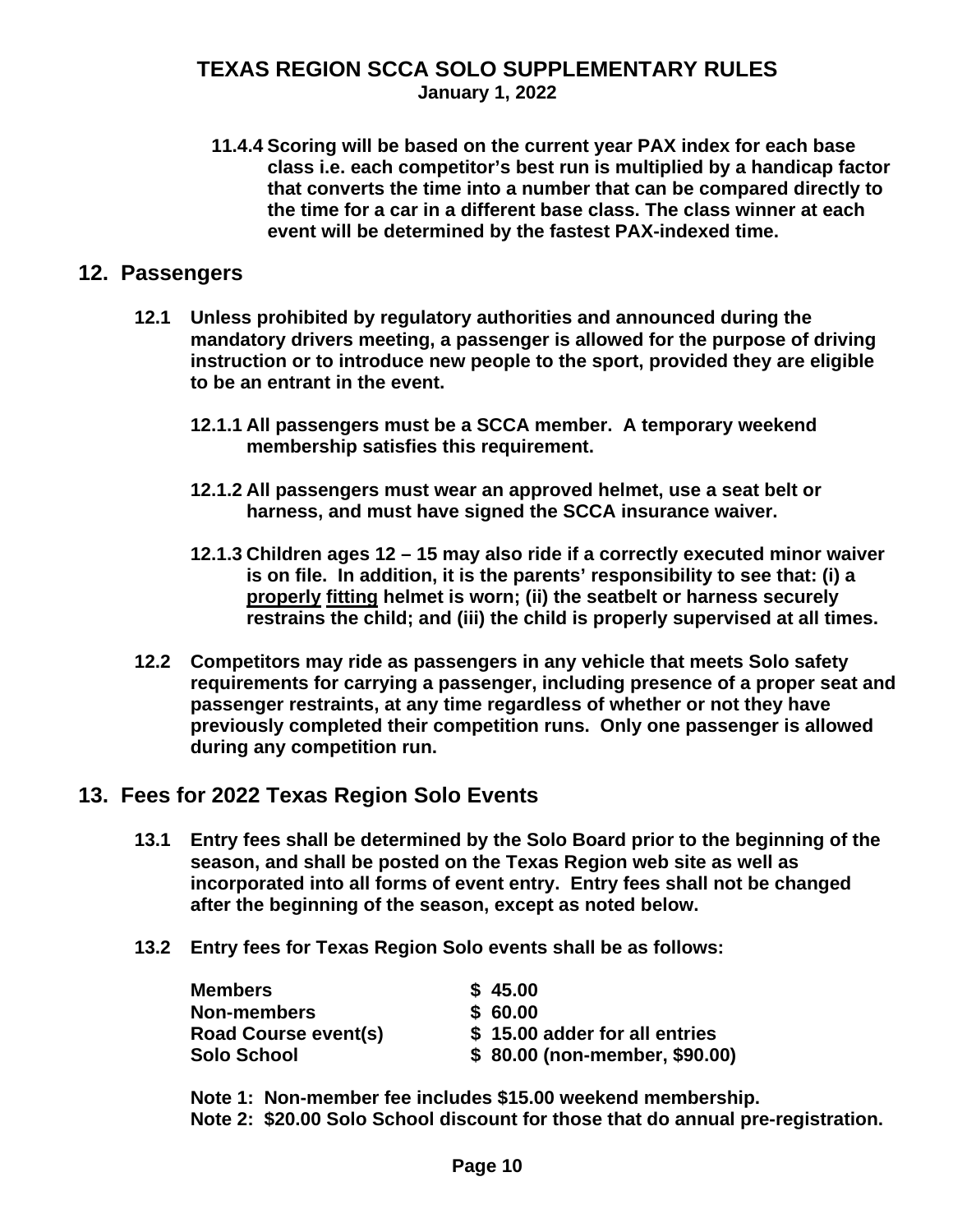**Note 3: On-site registration will incur an additional late entry fee of \$5.00.** 

- **13.3 Annual Pre-registration: The 2022 season is expected to consist of nine events, including one Road Course event. Competitors (SCCA members or nonmembers) may register for that full 9-event season by paying for all nine events at the beginning of the season.** *If, due to unforeseen circumstances, fewer events are offered during the season, annual pre-registrants will have the option of a refund or credit for future events***. Annual pre-registrants will receive a discount of 20% from the fees noted above.** 
	- **13.3.1 The 9-event pre-registration fee for Members shall be \$325.00.**
	- **13.3.2 The 9-event pre-registration fee for non-members shall be \$430.00***.*
	- **13.3.3 Entrants may request a specific work assignment with their annual registration and the Worker Chief will make every attempt to honor such requests, however there is no guarantee and work assignments may be changed to satisfy individual event requirements.**
- **13.4 Solo Board members shall pay a 9-event pre-registration fee of \$195.00. No reduced entry fee will apply to any Solo Board member for non-regional and/or special events.**

#### **14. Texas Region Special Procedures**

**14.1 Soloist of the Year** 

**Each year a special trophy shall be awarded to an individual who has displayed special and inexhaustible energies for the benefit of the Solo program.** 

**14.1.1 This person may be nominated from the group as a whole or from the Solo Board***,* **and will be chosen by vote of the Solo Board. The recipient may not be that year's Solo Chairman. It is highly recommended that this person have at one time served on the Solo Board. The vote is to be secret, and the results held in confidence until the annual Texas Region Awards Banquet. A perennial trophy has been provided that will carry the names of past winners and will be retained by the award winner until the following year's banquet. The recipient should also receive a yearend plaque inscribed with the words "SOLOIST OF THE YEAR" and bearing that year's date.**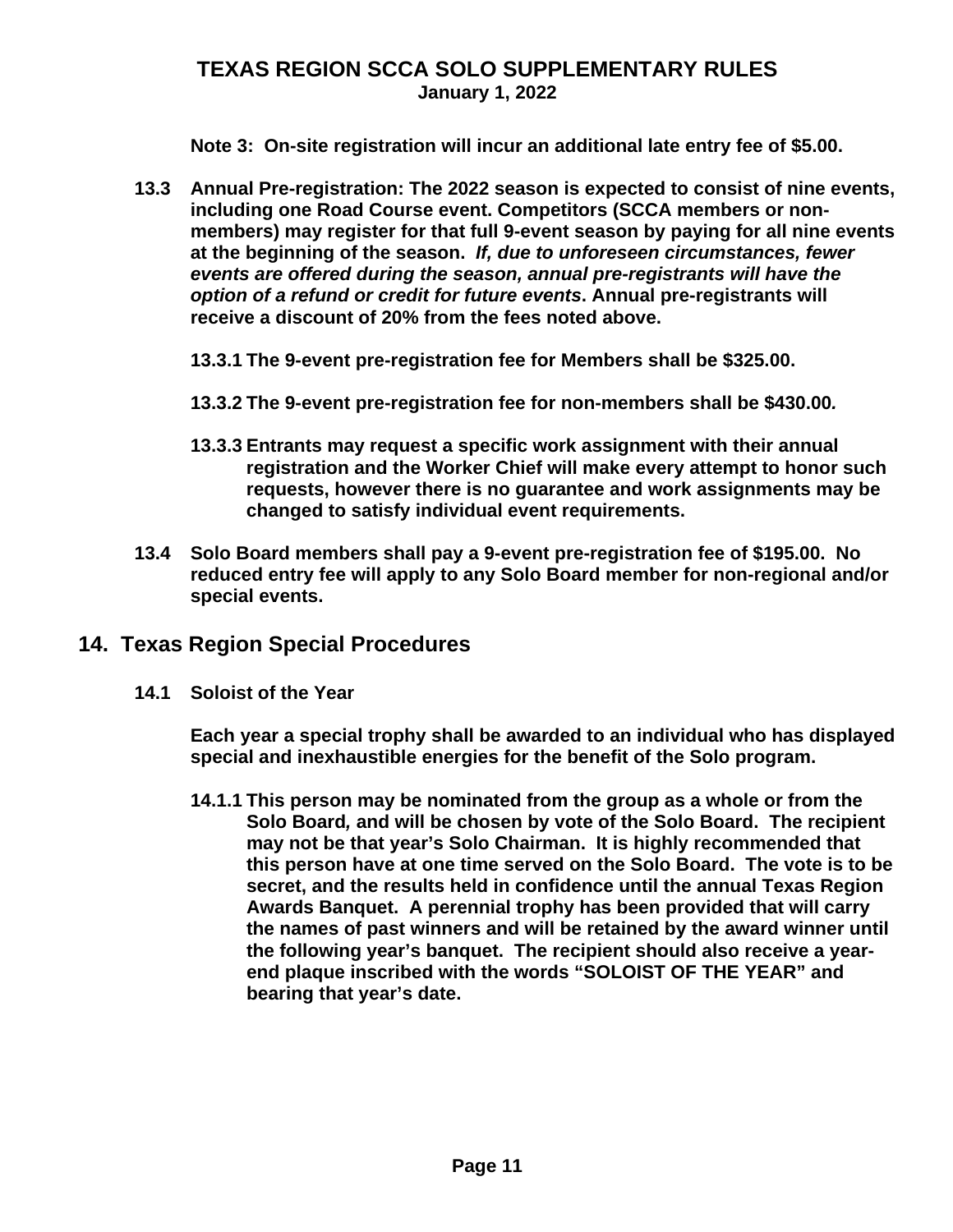#### **14.1.2 Past Winners of the SOLOIST OF THE YEAR award**

| 1984 | <b>Richard Bonheim</b>                | 2004 | <b>Phil Adams</b>        |
|------|---------------------------------------|------|--------------------------|
| 1985 | <b>Steve Finigan</b>                  | 2005 | <b>Matt Lucas</b>        |
| 1986 | <b>Bill Thompson</b>                  | 2006 | <b>Gerry Terranova</b>   |
| 1987 | <b>Peter Fehn</b>                     | 2007 | <b>Greg Piper</b>        |
| 1988 | <b>Neal Bellamy</b>                   | 2008 | <b>Bob Neff</b>          |
| 1989 | <b>Craig Hamilton</b>                 | 2009 | <b>Tim Bergin</b>        |
| 1990 | <b>Pat Laurie</b>                     | 2010 | <b>Mark Berry</b>        |
| 1991 | <b>Tommy Saunders</b>                 | 2011 | <b>Mark Wortham</b>      |
| 1992 | <b>George Curl</b>                    | 2012 | <b>Jerrett Jan</b>       |
| 1993 | <b>John Banks</b>                     | 2013 | <b>Jennifer Maxcy</b>    |
| 1994 | <b>Peter Fehn</b>                     | 2014 | <b>Sherrie Ledbetter</b> |
| 1995 | <b>Jim Griffin</b>                    | 2015 | <b>Gary Kramar</b>       |
| 1996 | <b>Marty Smith</b>                    | 2016 | <b>Hal Collins</b>       |
| 1997 | <b>Neal Bellamy &amp; Bud Collins</b> | 2017 | <b>Ann Bergin</b>        |
| 1998 | <b>Marty Smith</b>                    | 2018 | <b>Taylor Burnidge</b>   |
| 1999 | <b>Kurt Janish</b>                    | 2019 | <b>Miles Furlong</b>     |
| 2000 | <b>Donaleigh Engstrom</b>             | 2020 | <b>Tim Bergin</b>        |
| 2001 | <b>Eddie Hernandez</b>                | 2021 |                          |
| 2002 | <b>Dennis Rothermich</b>              | 2022 |                          |
| 2003 | <b>Janis Hernandez</b>                | 2023 |                          |

#### **14.2 SOLO MEMORIAL EVENT**

**Starting in 2015 and continuing each year thereafter, the first event of each season shall be named the SOLO MEMORIAL EVENT.** 

**The Solo Memorial Event is so named to honor and remember prominent members of the Texas Region Solo community that have passed away. The names of these individuals will be announced at the event, along with their successes in and contributions to the sport of autocross.** 

**The year and name of each such member will be recorded in the Texas Region Solo Supplementary Rules as an ongoing memorial to those contributions.** 

- **1986 David Wade, the first National Tech Inspector in Texas**
- **1996 Paul Weaver, was involved in many aspects of the Solo program including the Solo Dogs program, also acted as unofficial social ambassador for registration and events**
- **2008 Tom Ramey, served for a number of years as the Solo ARE**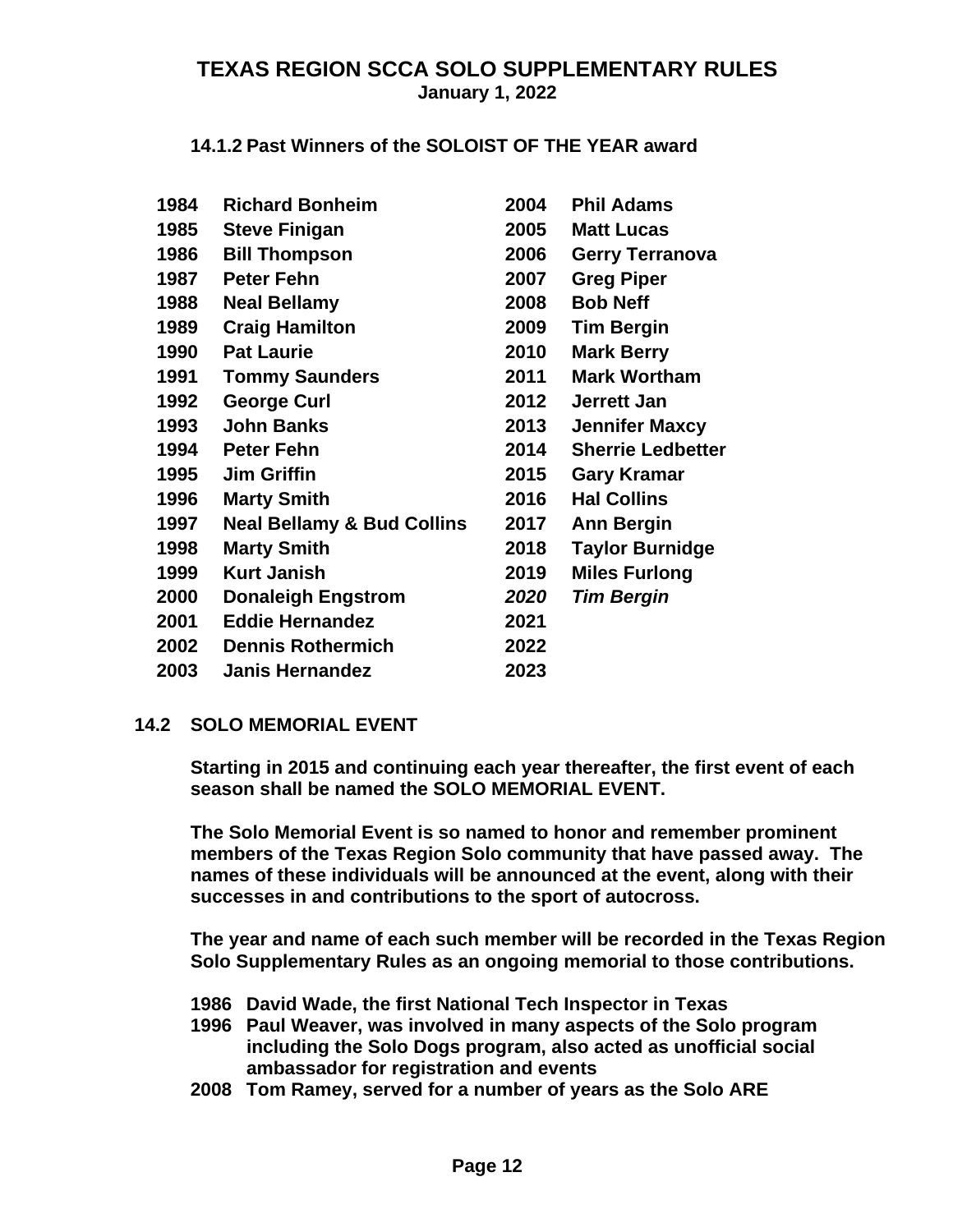- **2012 Ed Kramar, a Texas Region Solo participant for over 25 years, and also served as Texas Region Tech Inspector**
- **2014 Bill Thompson, a Texas Region Solo participant for over 40 years, and a two-time National Champion**
- **2014 Tommy Saunders, a Texas Region Solo participant for over 30 years, the "father" of the Region Junior Kart program, and a nine-time National Champion**
- **2014 Kierstin Eaddy, an active multi-year participant in the Junior Kart Program, and a mentor and inspiration to others in the program**
- **2014 Jim Harris, long-time member of Texas Region and a true ambassador of the sport**
- **2019 Bob Strange, a Texas transplant from Dodge City, KS and an SCCA member since 1972, Bob was a long-time participant in the Texas Region Solo program and earned multiple National Championship trophies.**
- *2021 Kenny Baker, a dedicated Solo participant whose quiet demeanor belied a fierce competitive spirit. Kenny also served as webmaster for both Texas Region and SOWDIV, and was given the 2021 Engelman Award in recognition of his long and valued service to the Solo community.*
- *2022 Kurt Janish, a Texas Region member for 35 years who was a friend to everyone he met. A former National Champion, he was a perennial competitor in the CP class and kept the Region Solo trailer in good mechanical condition for many years.*

#### **14.3 CARROLL SMITH MEMORIAL**

**The July event of each season will be named the Carroll Smith Memorial.** 

**Carroll Smith was the premier engineer of racecars. He was counsel to Carroll Shelby for the suspension engineering of the Cobra. He was an engineer, author, designer and friend of the Soloists of the Texas Region.** 

**Many times he traveled to Texas to confer with his good friend Dr. Bob Woods of UTA. When here, he would listen to our members' car problems and offer solutions and advice. In his retirement no amount of money could buy his expertise, but he would give it gladly to our members. He helped a few of us become National Champions, and more than a few of us to become faster.** 

**Carroll died in 2004; he will be missed for his experience and his generosity.** 

#### **14.4 ROOKIE OF THE YEAR**

**The Solo Chairman may choose to acknowledge a first-year participant with a "Rookie of the Year" award at the annual awards ceremony. Any such recipient is selected by the Solo Chairman, who may or may not solicit inputs/nominations from the Solo Board at his or her discretion. Candidates will have displayed a high level of success or improvement throughout the year**